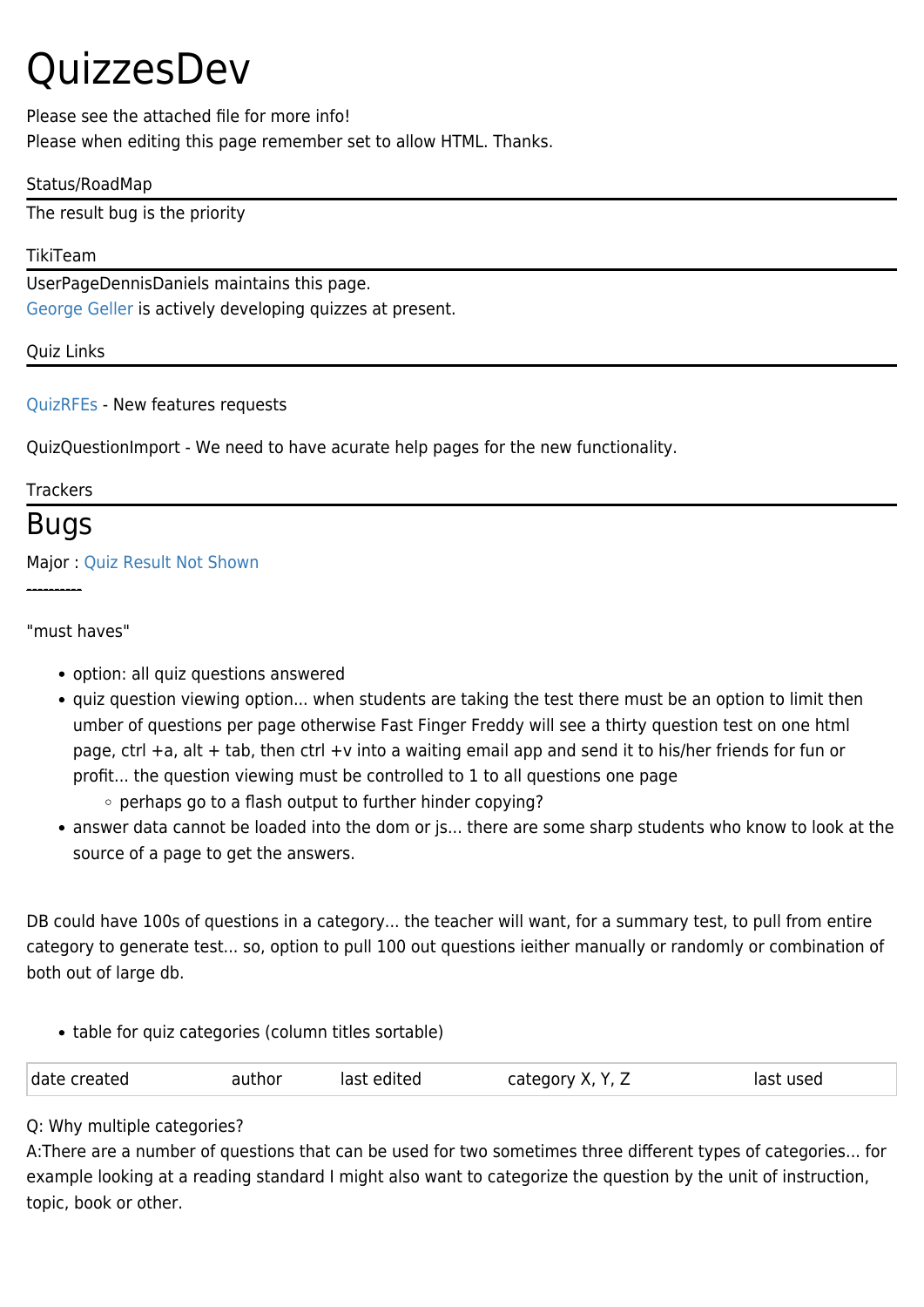#### number of questions

Q: Why do you need the number of questions in the category?

A: If I give a test about a certain category and find half my students missed it I need to refocus my energies and come up with more questions to fully assess the needed depth of re-teaching.

- nice to have
- miss a question? create one as a make up
- test data loaded from a URL... this way I can load test questions from wiki pages or attachments from anywhere on the web.
	- Loading test questions from specially tagged wiki pages? I like the idea of loading test questions from wiki pages. This way I'd have a history of the evolution of the questions and have more help from other teachers in developing the questions.

## RFEs

The phpplayers offer exciting options in speeding the creation of test materials... adding data into a rolldown is very interesting....

Creating and importing questions easily is critical and is now in CVS thanks to George Geller...

the QuickTags enable enormous power for quickly generating standardized tags for quick and easy dev of quizzes...

I've been thinking about how to get feedback connected to the questions...

- srand \$positive feedback
- srand \$negative feedback
- \$specific

Each could be tagged like this

- -- negative
- ++ positive
- $=$  specific

The negatives and positives would read a wiki page that would pull the comments

controlled testing?

challenge response: student requests to take a test. An email is sent to the student with an md5sum URL in the message. The student must log into their email, and then click on the URL in the message to verify that they are are in fact the person taking the test...

## Regex to the rescue

One of the key ideas in creating quizzes quickly and accurately is to use online texts like ProjectGutenberg for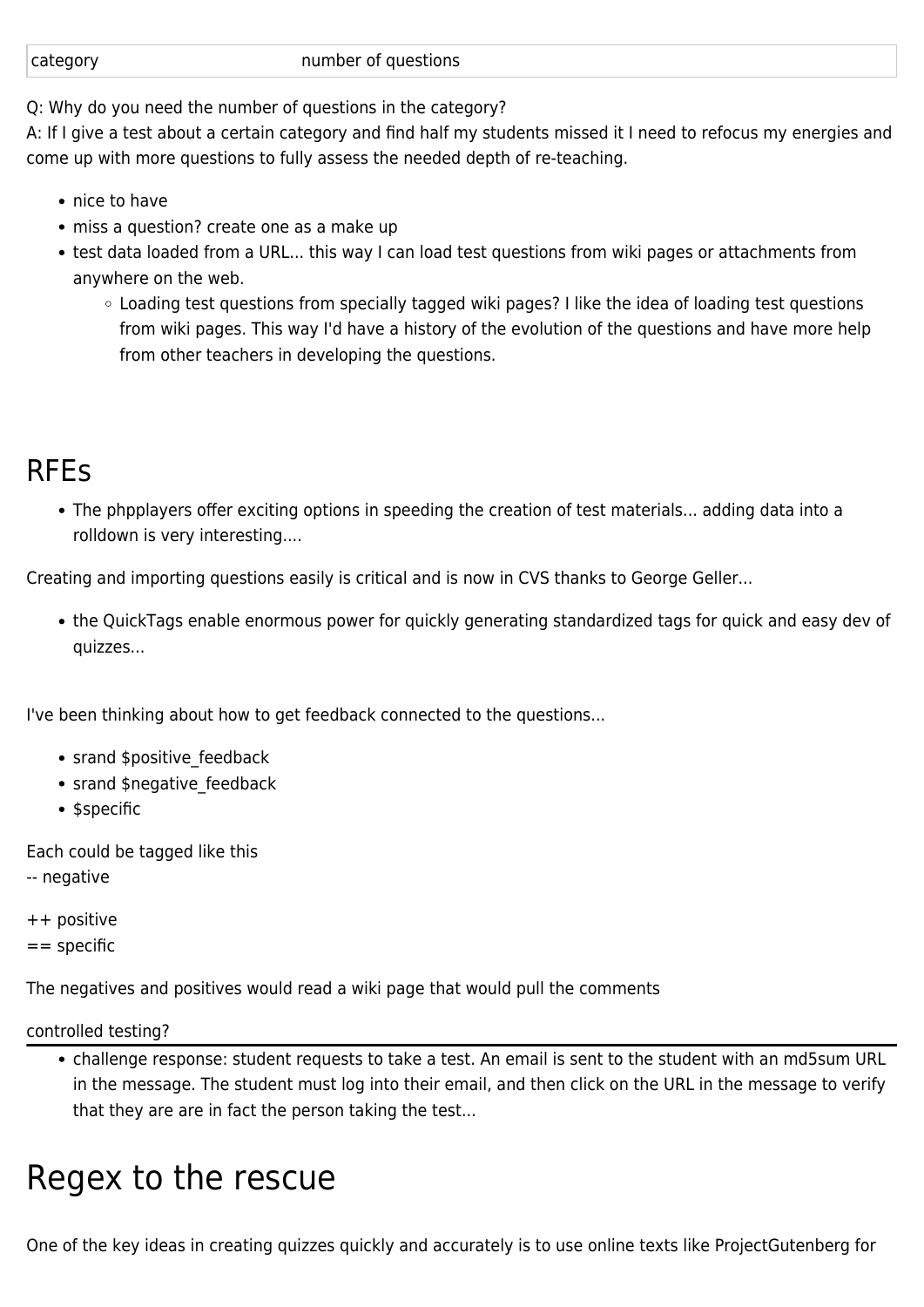creating my quizzes. Here's my approach for pulling words that end in ly, mostly adverbs.

- 1. Choose a text
- 2. Download the text
- 3. Run a unique word sort

#### $tr<sup>1</sup>$  ' '

' < sleepyhollow.txt | sort | uniq -c >words.txt

- 1. egrep  $*$ ly words.txt > newlywords.txt
- 2. wc newlywords.txt

```
 #sed -e 's/\(Mr\|Mrs\|Dr\)\. /MrDOTHERE /g' -e 's/\. /.\n\n/g'
sleepyhollow.txt |grep $(tr '\n' '|' < newlywords.txt |
sed 's/^/\\(/; s/.$/\\)/; s/|/\\|/g') | sed 's/DOTHERE/./g'
>finished.txt
```
1. Now this last script should pull only sentences that have the list of words that have ly at the end.

1. Run a yet to be developed script that would take all of the words from the newlywords.txt list and wrap the word in a tag. For example, a sentence in finished.txt would look like this:

I occasionally walked my dog past the gas station.

Post processing would look like

I {=occasionally#\$positive\_feedback\_random} walked my dog past the gas station.

The student would see

I <form> <input type="text" name="textfield"></form> walked my dog past the gas station. Of course these answers work as well:

- quickly
- slowly
- haphazardly
- kindly
- cruelly

#### etc

And I would want to add each of those answers as correct! So it would look like this:

- I {=quickly#\$positive feedback random
- =slowly#\$positive\_feedback\_random
- =haphazardly#\$positive\_feedback\_random
- =kindly#\$positive\_feedback\_random
- =cruelly#\$positive\_feedback\_random
- =occasionally#\$positive\_feedback\_random}

walked my dog past the gas station.

I want to use quizzes to see what students think should go in the answer area.

This question:

I was {/} asleep when the dog started barking.

Would look like

I was <form> <input type="text" name="textfield"></form> asleep when the dog started barking.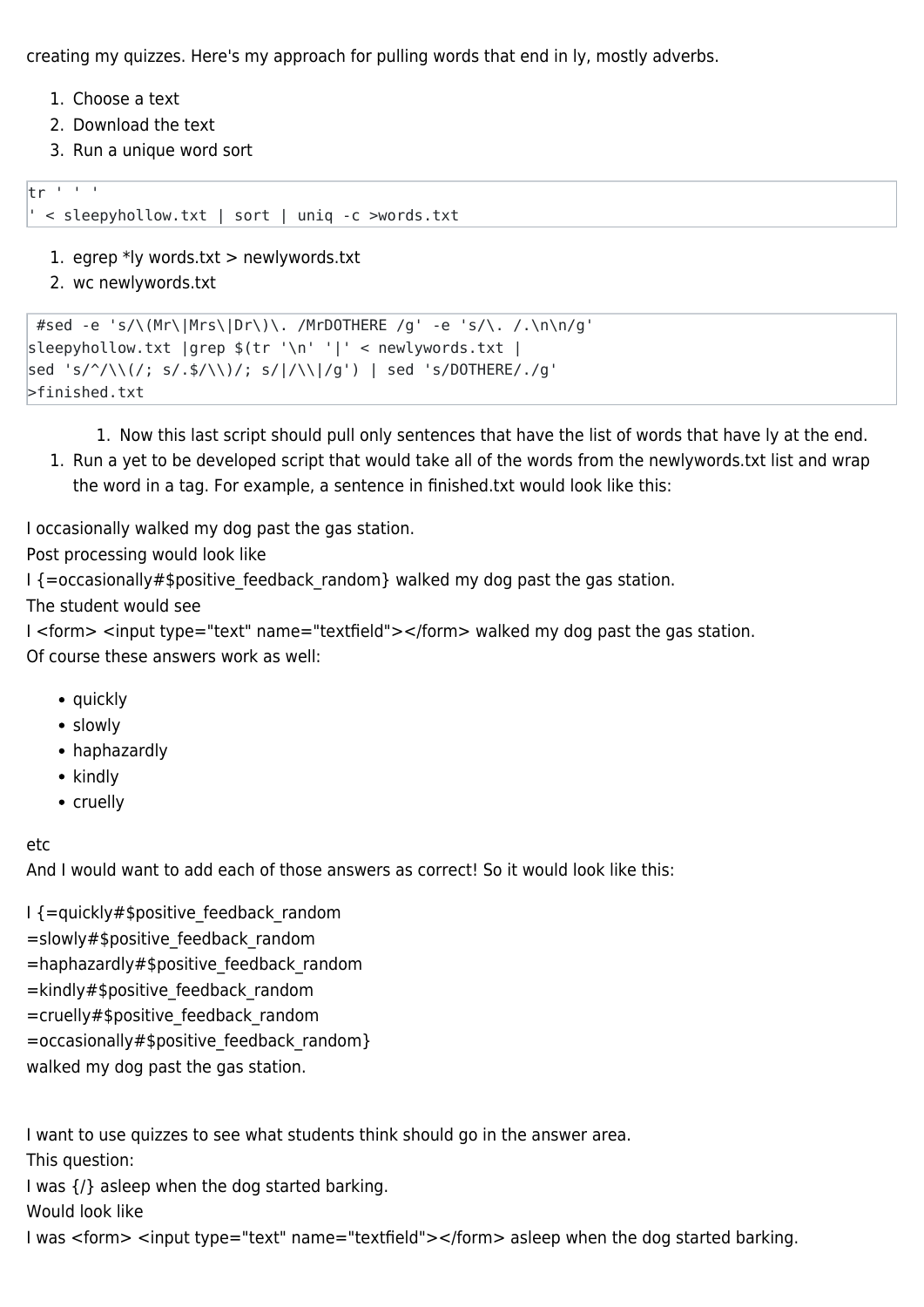Again, there could be lots of answers and I want to measure and use the students right and wrong answers for building more quizzes and better questions quickly.

Some other scripts that might be useful but untested as yet... egrep -n {\*} somewikipage I imagine parse tag code is doing this for plugins already...for fun try this one: egrep -n {\*} /var/www/html/tikiwiki/templates/\*  $\times$ ---------

Auto check for text areas and text fields for correct capitalization and punctuation. Simple regex checks like

 $\wedge$ [A-Z]

for caps at the beginning of a line.

 $\therefore$  [.?!"]

---------

for the end of a line.

Step by step test creation:

creating the test info

Name: give the quiz a name

Introduction: explain the quiz

Open the quiz: date fields (start date defaults to current time)

Close the quiz: (end (start date defaults to currenct time plus seven days)

Shuffle questions: binary

Shuffle answers: binary

Attempts allowed:one to infinity

Each attempt builds on the last: If a student doesn't finish a test they can continue from where they left off. Grading method:

- Highest grade
- Average grade
- First grade
- Last grade

After answering, show feedback?: binary

In feedback, show correct answers?: binary

Allow review: allow students to see questions they missed

Maximum grade: point or percentage? This grading aspect of this is tough because it directly begs the question of having a gradebook application connected to the interface. I'm inclined to go with point system and maybe a per centage option if /when there is ever a gradebook in tiki

Question feedback: students provide justification for answers

Question creation: students must provide new questions for each question missed

Force pass: student must pass test before going to next test

Force pass percentage: what per centage of questions must a student get correct before being able to take the next test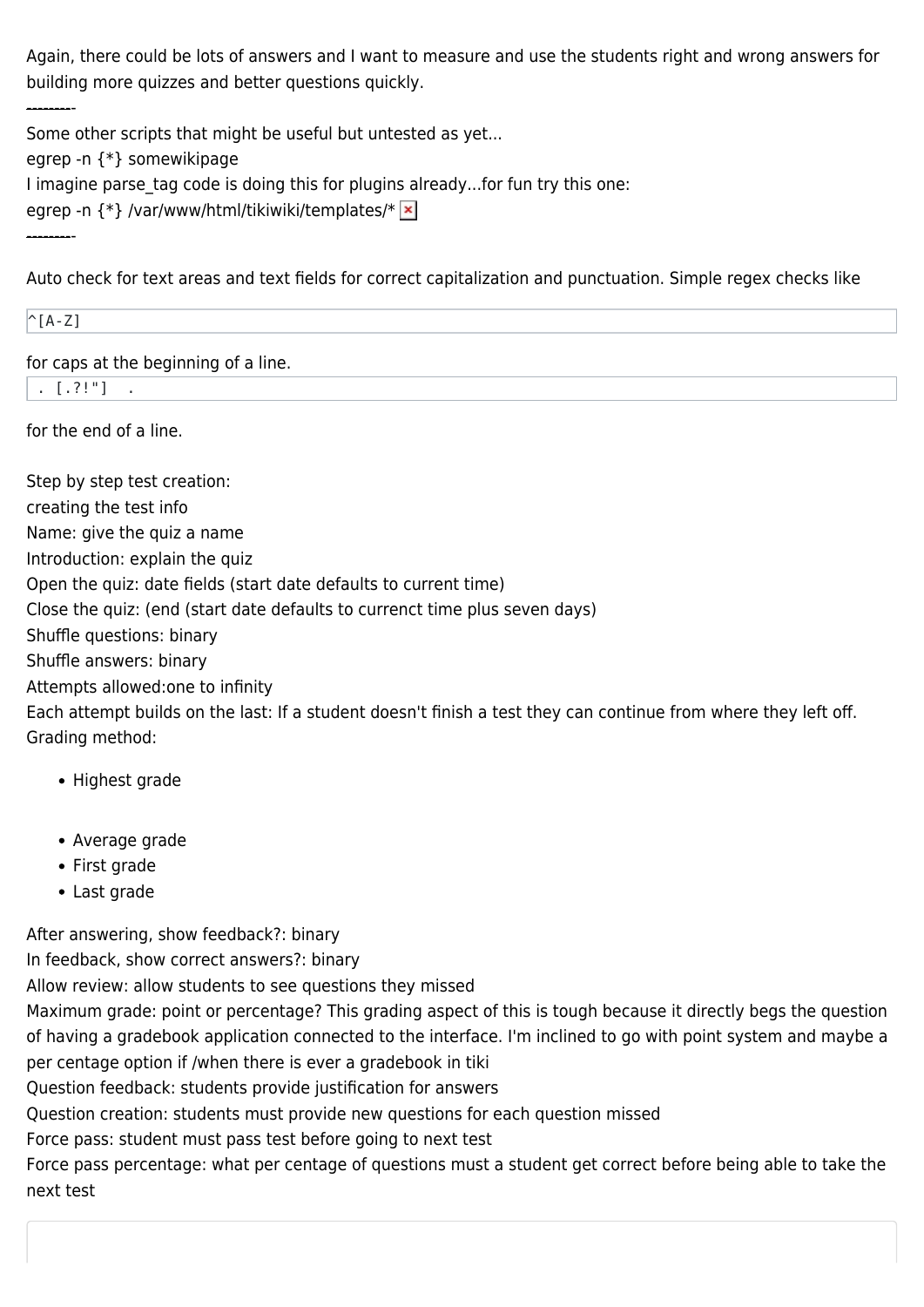Selecting questions to be on the test: Select the category of questions

| Select        | Question    | Type           | short  | long   | binary matching Edit author |                      | date    |
|---------------|-------------|----------------|--------|--------|-----------------------------|----------------------|---------|
| checkbox name |             | multiple       | answer | answer |                             | lif author is        | created |
|               | description | choice, single |        |        |                             | registered tiki user |         |
|               |             | answer, MC     |        |        |                             | then this should be  |         |
|               |             | multiple       |        |        |                             | a field linked to    |         |
|               |             | answer         |        |        |                             | user page            |         |

column head sort option for

| <b>Chick box to select all</b> | move to new category |  |
|--------------------------------|----------------------|--|
|                                |                      |  |

checkbox delete move from one category to another view wiki source page

load questions from category into quiz holding area select next category select questions load questions from category into quiz holding area

repeat

After selecting the questions from each category to go into the quiz we need to determine the order of the questions... randomizing question order should be limited to question category but that's complicated... how do you determine which question has priorioty? Anyway, once you've selected your questions from the list of questions you want to make sure the questions you chose are utlimately the ones you want.

again all tables should be column head sort

| lichck box to select all l | move to new category |
|----------------------------|----------------------|
|                            |                      |

| Order                             | Question name category author Type Grade |                                | Edit checkbox remove |
|-----------------------------------|------------------------------------------|--------------------------------|----------------------|
| $\vert \vert$ up and down $\vert$ |                                          | rolldown, this is the value of |                      |
|                                   |                                          | the question                   |                      |

All of the questions selected should be tallied so that the test creator knows how many total points are at stake on the test...

Save the test and then view the test in test mode to make sure there are no mistakes...

Suggested tagging system: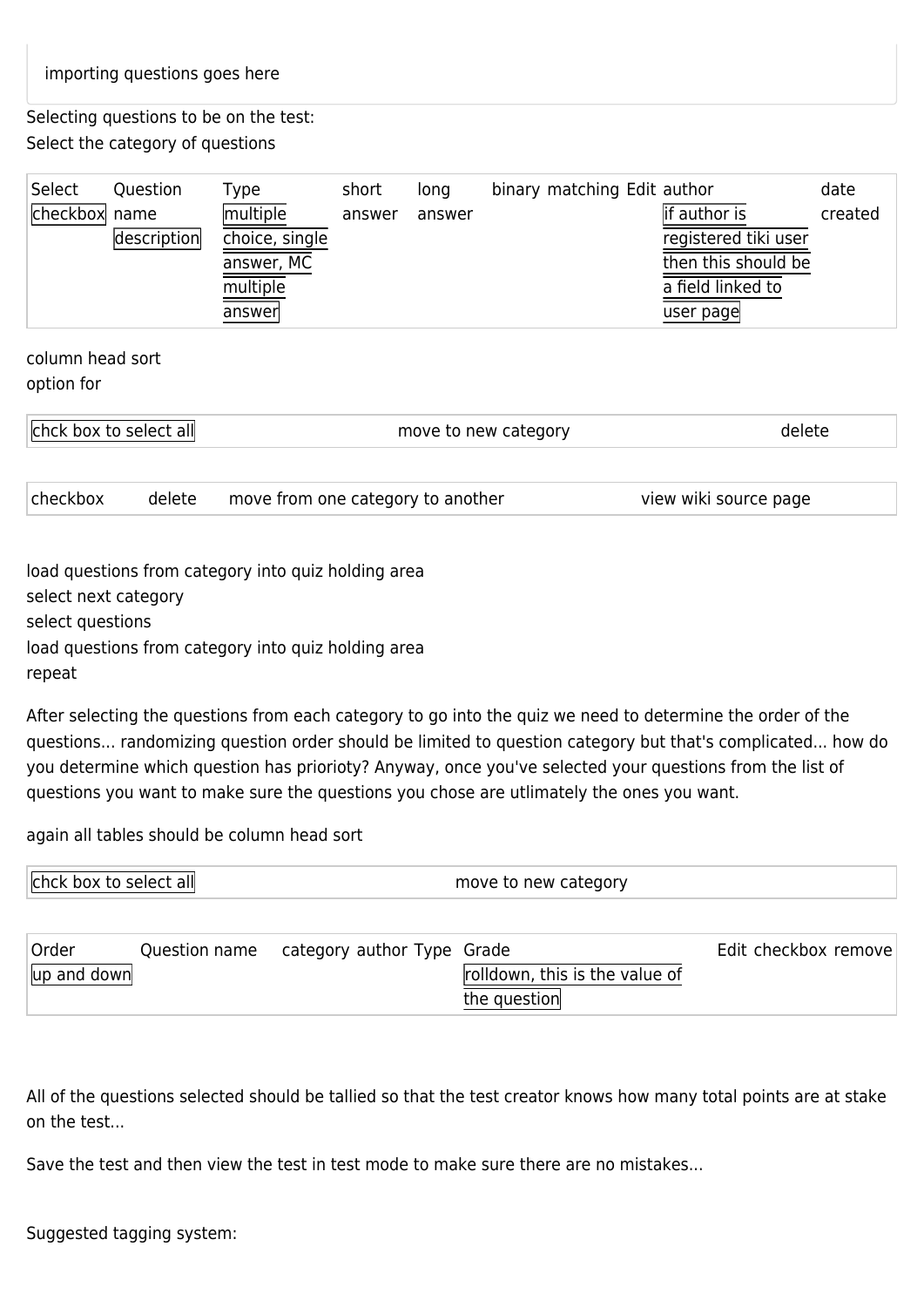Text of question {[category1, category2,image]=answer(feedback) ~option(feedback) ~option(feedback)}

Mulitiple choice: more than one answer correct

```
Text of question {[category1, category2, image]=answer(feedback)
~option(feedback) ~option(feedback)}
```
The questions should be wiki based so that histories of questions are easily tracked.

everything in square or curly brackets would be an optional variable.

- support for csv upload to question database
	- $\circ$  rational: enormous number of csv databases with questions already built
		- people know how to use spreadsheets and can build questions quickly
- SCORM or IMS compatiblity
- BAD: the questions are all single option radio buttons
- question categories
- support for images
- matching questions to answers... display a list and match the correct answer to the question
- sharing of question database across multiple installations of Tiki
- short answer responses...
	- voting for more correct and less correct answers in the quiz results
- notification that a quiz question has been submitted
- notification that a quiz has been completed
- check box support to allow for many possible answers
- long test questions
- Plugin SF failed. One or more of the following parameters are missing: groupid, trackerid or itemid.
- instant feedback linked to wrong and right answers
	- comments
- submit new questions like article submission
	- user count of who has submitted most questions to which category
- easy way to edit the questions (if you're the owner of the question)
- reuse options
	- $\circ$  get rid of that annoying rolldown prompting user to reuse a question...test creators need to reuse the options! The options need to be in categories and displayed as tables so that the user can ckbox select the possible answers from a large list AND have the option of adding a new option if they don't find the one they like
- flashcard viewing
	- $\circ$  flashcard viewing in slideshow format for going over questions in the class on a projected screen in the classroom
- Finding misspelled or poorly structured sentences are easy... I'd like to be able to submit a list of sentences. Each sentence would then be numbered and then loaded into a form. The form would would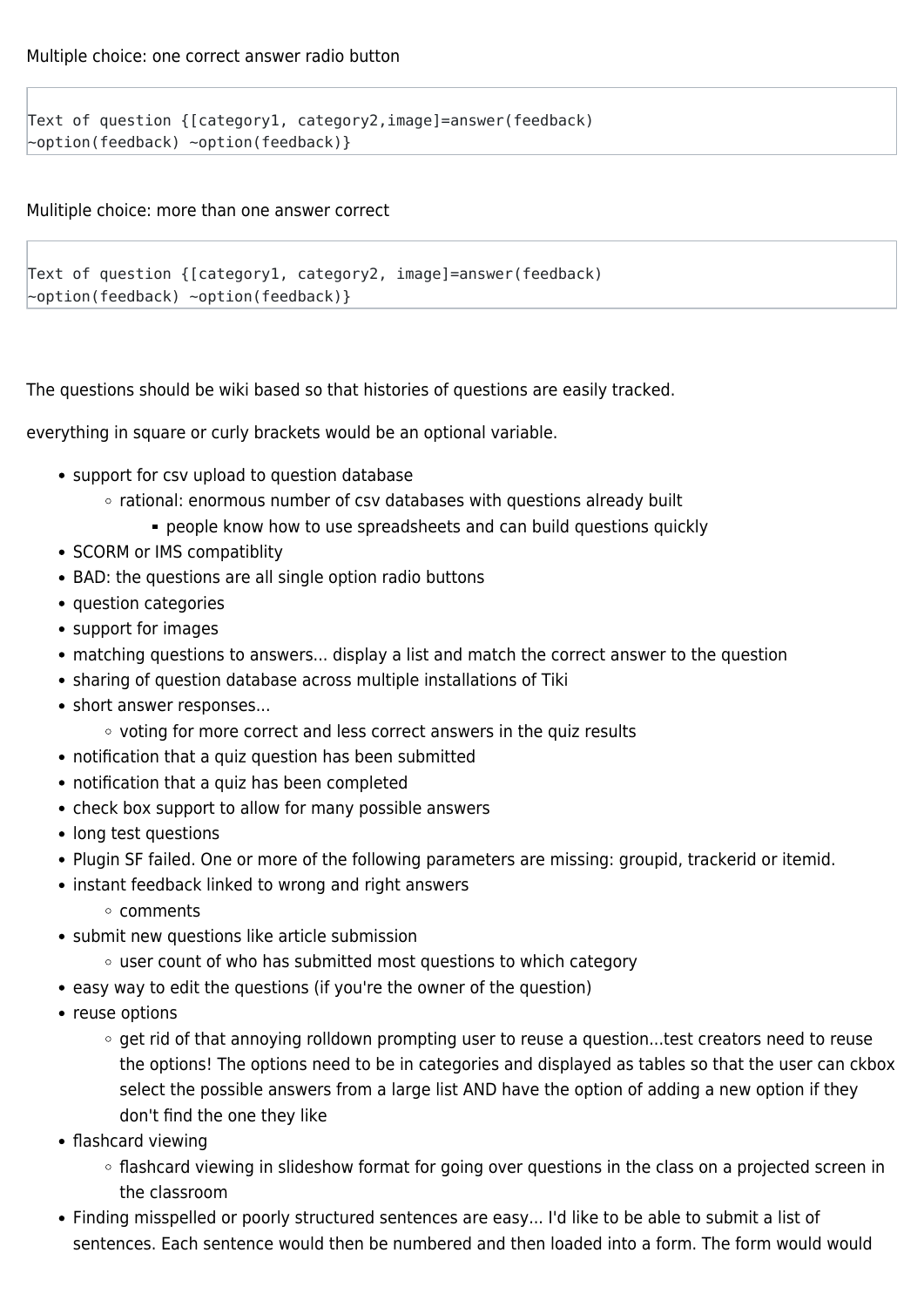then have option fields:

- rewrite this sentence correctly
	- text field

This would be reviewed by the teacher or 'farmed out' for AnonymousPeerReview

- **i** identify and correct the misspelled word
- text field with the correct answer(s) stored in the db

#### Competition and standards

List of other products with similar/interesting/related features. A [freshmeat](http://freshmeat.net/search/?q=php+quiz§ion=projects&x=0&y=0) search has a bunch of ideas.

• [moodle](http://moodle.org/download/modules/)

Here I would like to see some "editorial" content. How do our features compare to others?

Since you ask and this is a wiki, I again would suggest that you consider incorporating test validity and item analysis. I found this [free source.](http://bruce-landon.douglas.bc.ca/STRINGSCORE/index.html)

#### CVS Doc section

This is where new features being developed and only in CVS are documented. When the CVS becomes RC/official release, the info in the CVS docs is transferred to update the official docs (FeatureXDoc).

Sample student output that needs to be reused

The target words are: captivated, audacious, complicated, truant, and eminance.

The people at my school are captivated.

This sentence needs a statement that tells us what the students are captivated by...

When I wrote my essay the title was audacious.

• How is the title audacious?

Even know the words were bold it was a complicated essay.

This sentence doesn't make sense.

I was trunt ten times in one year to class.

• The target word is misspelled.

When I was in the mountains the eminence was eleven thousand.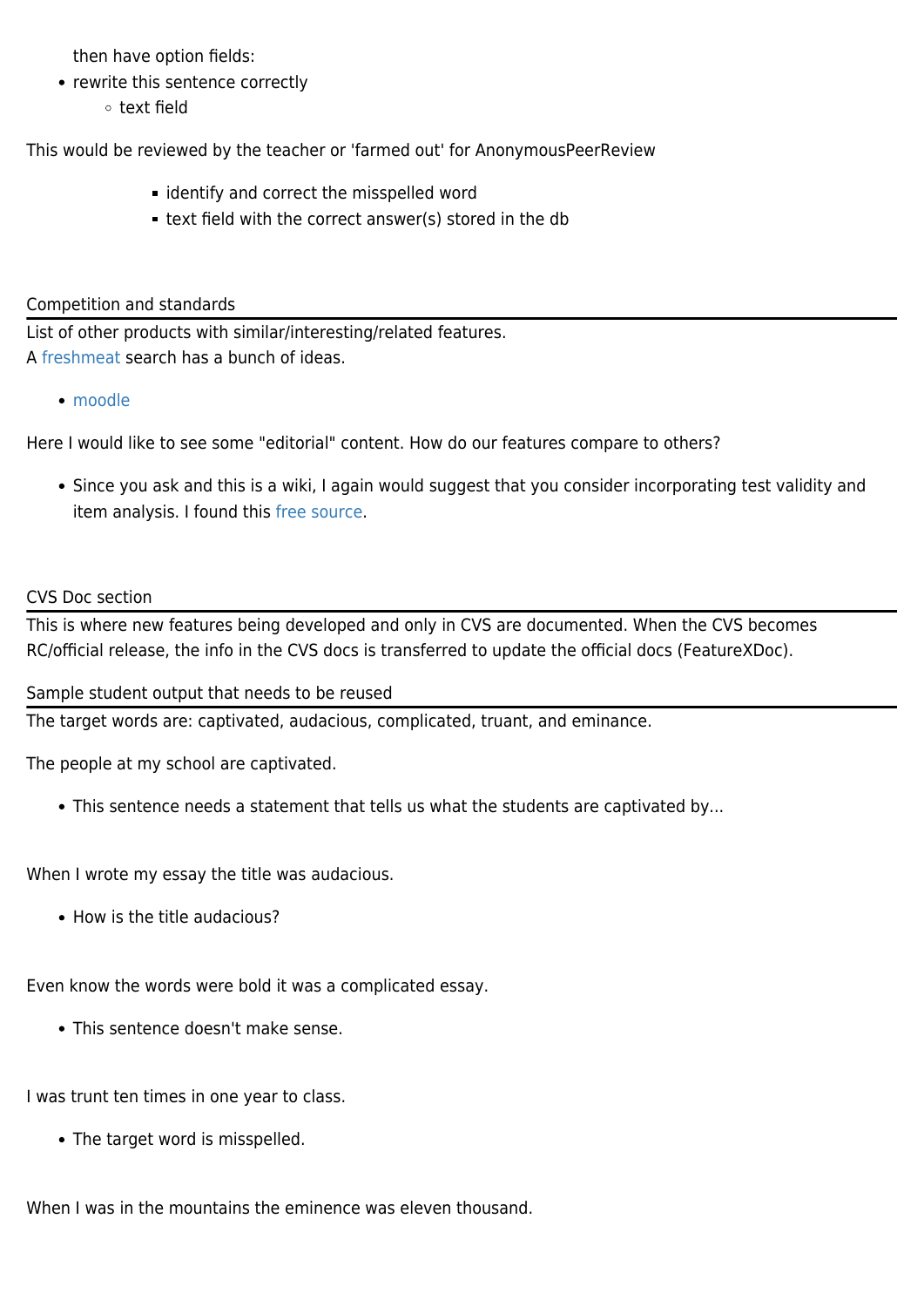• incorrect or uncommon usage of term.

#### Discussion/participation

#### A very nice site for testing is found here

<http://www.visl.hum.sdu.dk/visl/en/edutainment/quizzes/wordformquiz.htm>it offers instant feedback... I've got hundreds poorly structured sentences that students have turned in that I would like to convert to questions. Where ideas can be exchanged, debated, etc. Interested people can subscribe to the wiki page and/or to these forums as they would a mailing list.

#### Rational

#### quiz control

- teacher control of quizzes and questions is not useful
- students demonstrate their knowledge by asking questions and posing answers

#### Give students write and read access to quizzes

- reward students for asking questions
- reward students for practicing posing and answering questions
- encourage peer review of materials
- encourage creation of materials

#### Use students errors to create tests

Finding misspelled or poorly structured sentences are easy... I'd like to be able to submit a list of sentences. Each sentence would then be numbered and then loaded into a form. The form would would then have option fields:

- rewrite this sentence correctly
	- text field
- identify and correct the misspelled word
- text field with the correct answer(s) stored in the db

#### Teacher control spells misery for students

Imagine if at your job all you did all day long was repeat exactly what your boss told you, copied things out a book, like a photocopier, and worked for little or no recompensation?

#### Treat students like content creators not content copiers

If you had a job as boring and as hectic as the one described above you'd be angry, depressed and bored all at the same time. What's worse you wouldn't be able to escape...that's what school is like for most students because they are so removed from the learning process.

#### Open the materials

Let the students create the materials, the quizzes and you'll be surprised at how quickly the students will rise to the challenge. The challenge is between each other not the the ALL mighty sage on the stage.

#### Instant Feedback

The test taker should be prompted immediately, while in practice mode, to see the rationale for their answer as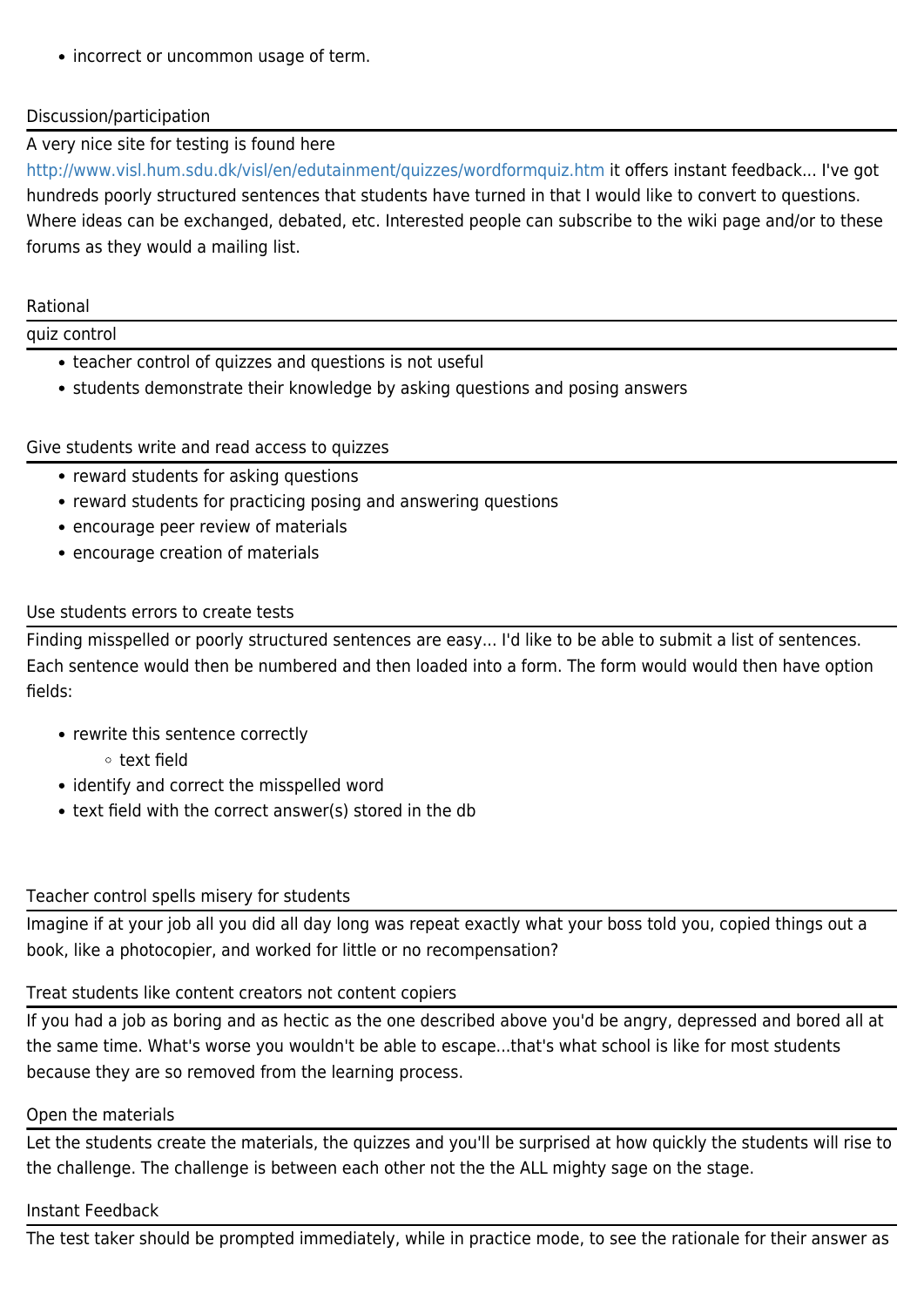well as the number of other students who answered similarly.

- use case
- 1. test takers opts for instant feedback
- 2. test taker answers question
- 3. prompt to see rationale
- 4. new window pops up with rationale
- 5. test taker views rationale, number of students who chose same and closes

#### some prototype text based input

```
When tags are in the middle they indicate test taker must choose /n
or fill in the blank the word /n
that best fills the in the area. /n
This is a fill in the blank {=this is the answer (#feedback [url])
\simthis is an option # feedback [url]
\simthis is another option #feedback [url]
} question.
------------------------
The tags are at the end indicating it is a basic multiple choice question.
Which word in this list has a negative connotation?
{~cravat #that's wrong
=lemon
~key
~tape}
----------------------------
Which term has the most negative connotation about people?
{~elderly
~plebian
~pedestrian
=geezer}
Which of these terms has a negative connotation?
{~details
~items
~counts
=minutiae}
```
#### some prototype interfaces

<form> When tags are in the middle they indicate test taker must choose or fill in the blank the word<br> that best fills the in the area.

<p>This is a fill in the blank <input type="text" name="textfield"> question.<br> --------<br>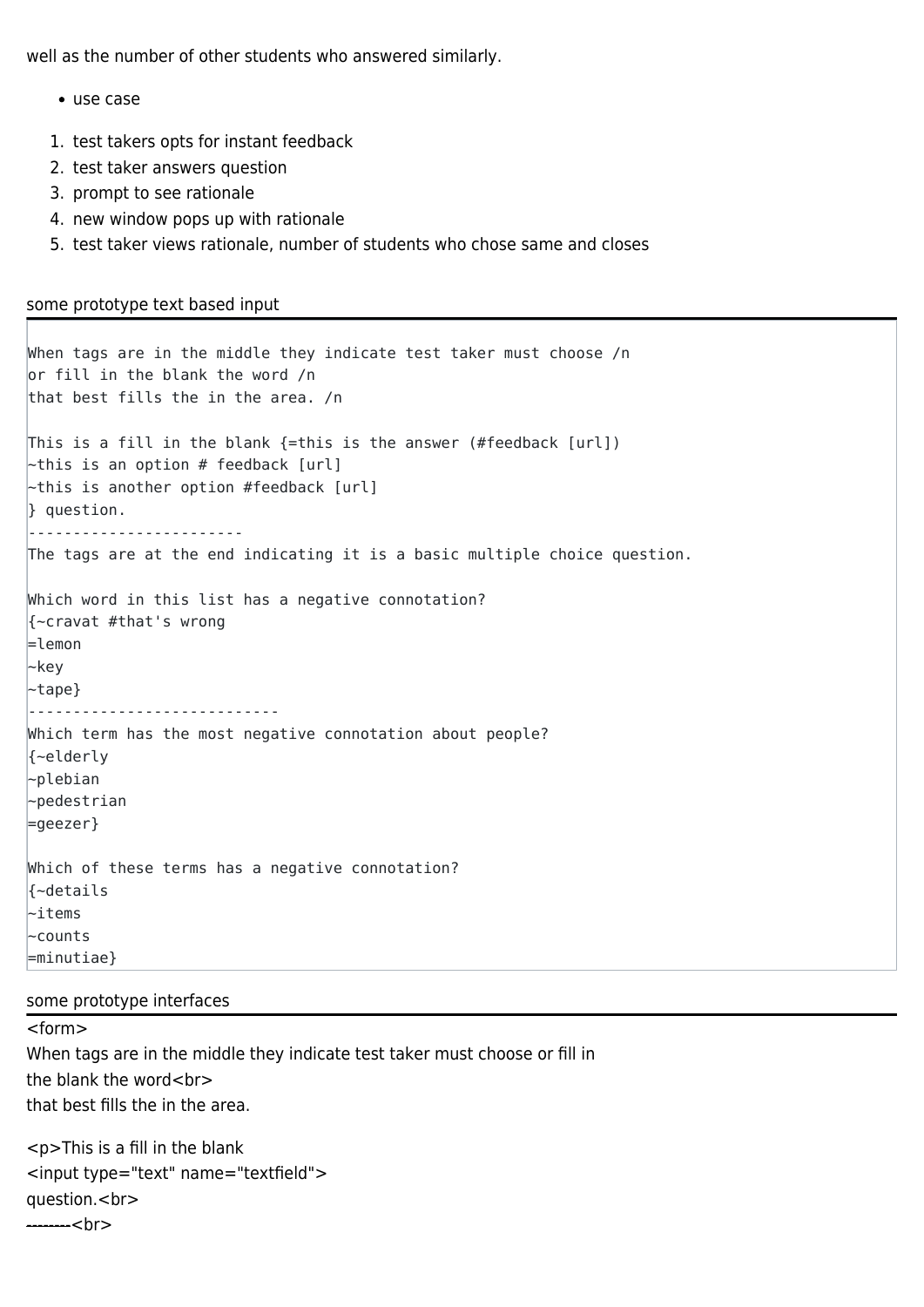```
The tags are at the end indicating it is a basic multiple choice question.</p> <p>Which word in this list has a
negative connotation? <br>
<input type="checkbox" name="checkbox" value="checkbox">
cravat #that's wrong<br>
<input type="checkbox" name="checkbox2" value="checkbox">
lemon <br>
<input type="checkbox" name="checkbox3" value="checkbox">
key <br>
<input type="checkbox" name="checkbox4" value="checkbox">
tape<br>
------------<br>
Which term has the most negative connotation about people? Radio button answers<br>
<input type="radio" name="radiobutton" value="radiobutton">
elderly <br>
<input type="radio" name="radiobutton" value="radiobutton">
plebian <br>
<input type="radio" name="radiobutton" value="radiobutton">
pedestrian <br>
<input type="radio" name="radiobutton" value="radiobutton">
geezer</p> <p>Describe a similarity found between the power structures found in Animal Farm and Lord of the
Flies</p><p>
```

```
<textarea name="textarea" cols="100" rows="15"></textarea>
```
 $<$ /p $>$ </form>

------------

Reviewing and reusing the data from students errors and answers is critical! The idea here is to provide some basis for pattern matching in the data base... there can be a few answers that are correct but worded differently.. This is essentially the problem with tools for testing and teaching a language.. it's incredibly complex...The goal is to use the student's errors as a way of building the database for future questions..

This interface is assuming a short answer interface. Filters for searching are also important.. <form name="form1" method="post" action=""> <table width="93%" border="1"> <tr> <td>sortable</td> <td>sortable</td> <td>sortable</td> <td>sortable</td> <td>sortable</td> <td>sortable</td> <td>sortable</td> <td>sortable</td> <td>sortable</td> </tr> <tr> <td>question categories</td> <td>question text</td> <td>question answer</td> <td>student </td> <td>answer</td> <td>use this answer as an incorrect option?</td> <td>use this answer as a correct option?</td> <td>level of correct</td> <td>feedback</td> </tr> <tr> <td>Shakespeare, CA RS 1.3</td> <td>What were Caesar's last words?</td> <td>Et tu, Brute! Then fall, Caesar.</td> <td>student name</td> <td>Et tu, Brute!</td> <td><input type="radio" name="radiobutton" value="radiobutton"> yes</td><td><input type="radio" name="radiobutton" value="radiobutton"> yes</td><td><select name="select2"> <option>correct</option> <option>100</option> <option>75</option> <option>50</option> <option>25</option><option>0</option></select></td><td></td><input type="text" name="textfield2"></td> </tr> <tr> <td>?</td> <td>?</td> <td>?</td> <td>?</td> <td>?</td>  $<$ td>? $<$ /td> $<$ td>? $<$ /td>? $<$ /td> $<$ dd>? $<$ /td> $<$ /td> $<$ /td> $<$ /td> $<$ /tr $>$ 

 $<$ /table $>$   $<$ p $>$ ? $<$ /p $>$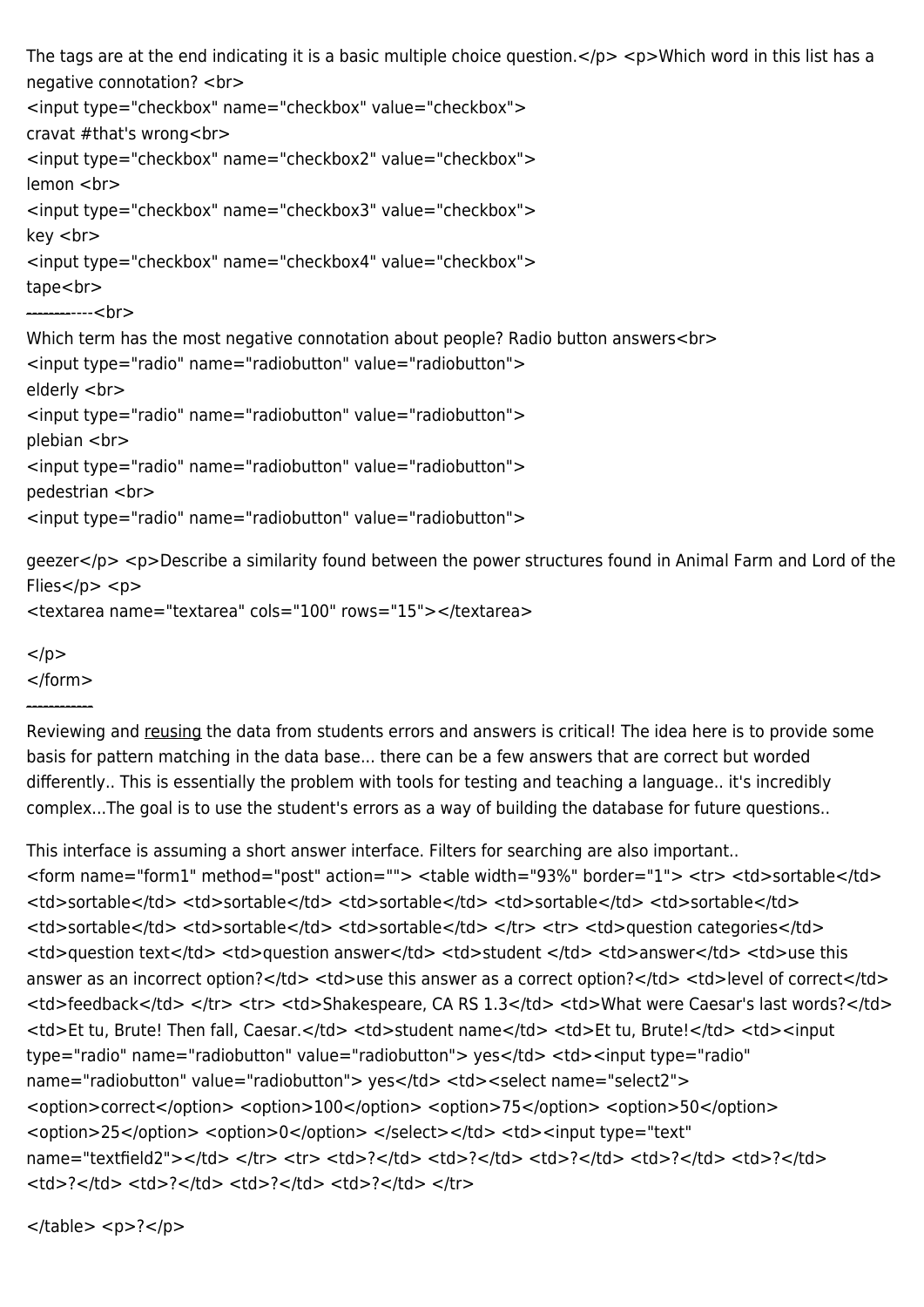#### </form> So at the end of the grading the text file will change from this

```
What were Caesar's last words? {=Et tu, Brute! Then fall, Caesar./ #feedback [URL]}
 to something like
What were Caesar's last words? {=Et tu, Brute! Then fall, Caesar./Et tu, Brute! /n
 #feedback #feedback 2 #feedback 3 [URL]}
```
Again the ultimate goal is to use the students' errors to build the database not only with quizzes but with all homework... there is nothing new under the sun but in education we're constantly hashing the same problems over and over because we have no way of effectively capturing answers and problems and turning them back on to the student. Students who are held closely accountable to their errors and to their questions become better thinkers!

-------------

The Quiz Plugin

I think I've got it... using plugins... a student makes a type of error... for example They did not except my offer. <-----errror

- This is an error or word choice.
- The error was made on an assignment in category X
- The error is of category Y type, word choice.

Using the quicktags I can wrap the error in tags like this:

{QP()}They did not except my offer. {QP}

#### Then next using another quicktag:

{QP(word choice)}They did not except my offer. {QP}

Now, the QP would know the category of the error and could pick up the category of the page where the error was found. This is supposing that the students are doing their homework assignments in wiki which is not really feasible at this time ... ) The word choice category is STILL valid though.

Now... how to turn the tags into a quiz...

Well, word choice questions are by default fill in the blank/ short answer. So, the question would for (word coice) type of errors would be:

Type a word that corrects this sentence: They did not except my offer.

<form> <input type="text" name="textfield"></form>

--------

<form name="form1" method="post" action=""> <table width="93%" border="1"> <tr> <td>sortable</td> <td>sortable</td> <td>sortable</td> <td>sortable</td> <td>sortable</td> <td>sortable</td> <td>sortable</td> <td>sortable</td> <td>sortable</td> </tr> <tr> <td>question categories</td> <td>question text</td> <td>question answer</td> <td>student </td> <td>answer</td> <td>use this answer as an incorrect option?</td><td>use this answer as a correct option?</td><td>level of correct</td> <td>feedback</td> </tr> <tr> <td>Shakespeare, CA RS 1.3</td> <td>What were Caesar's last words?</td>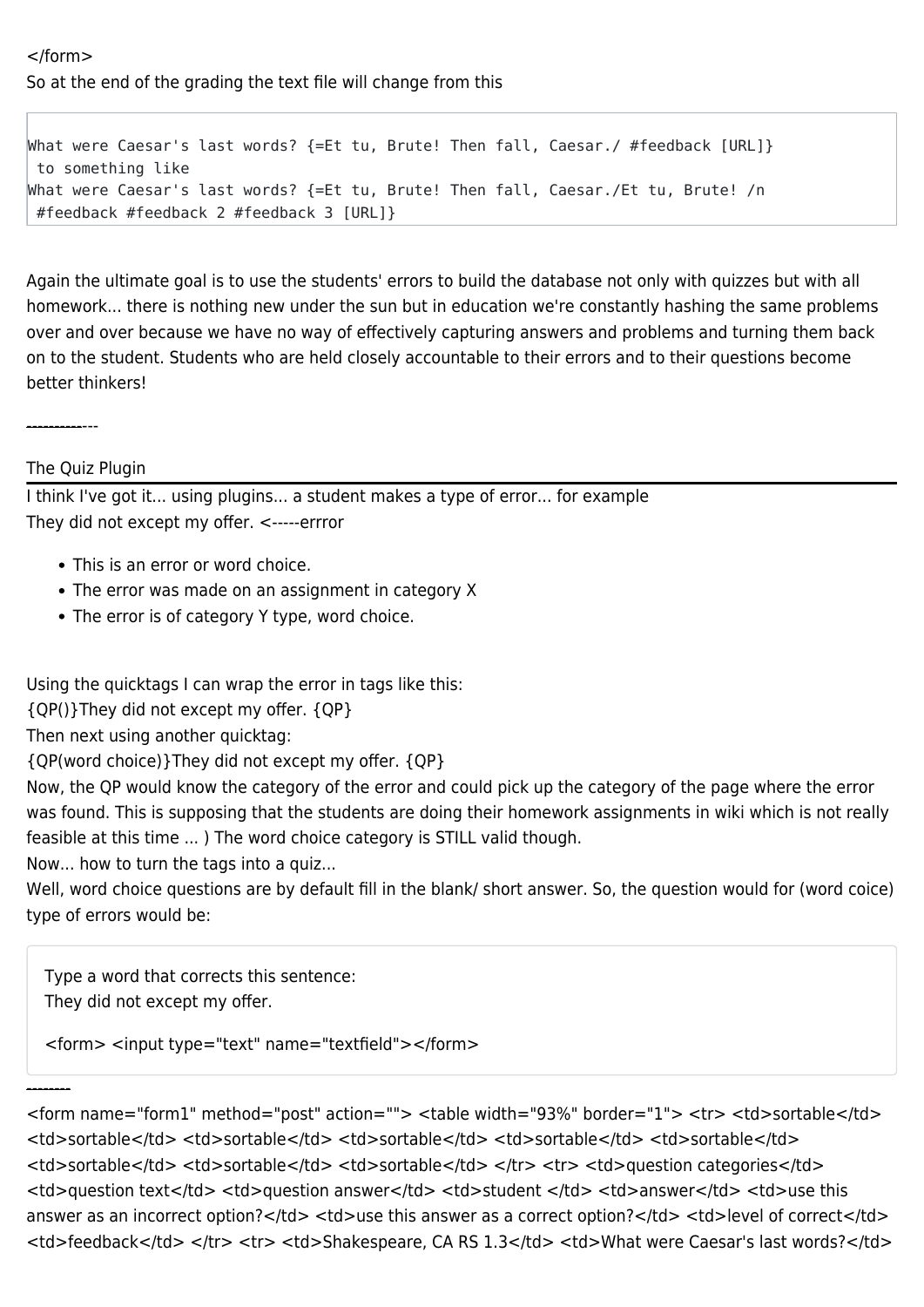<td>Et tu, Brute! Then fall, Caesar.</td> <td>student name</td> <td>Et tu, Brute!</td> <td><input type="radio" name="radiobutton" value="radiobutton"> yes</td><td><input type="radio" name="radiobutton" value="radiobutton"> yes</td><td><select name="select2"> <option>correct</option><option>100</option><option>75</option><option>50</option> <option>25</option> <option>0</option> </select></td><td><input type="text" name="textfield2"></td> </tr> <tr> <td>Word Choice, CA RS 2.4</td> <td>They did not except my offer.</td> <td>none yet...I don't want to correct every little error!!!!</td> <td>student name (lifted from userID from page?!)</td><td>accept</td><td><input type="radio" name="radiobutton" value="radiobutton"> yes</td> <td><input type="radio" name="radiobutton" value="radiobutton"> yes</td><td><select name="select2"><option>correct</option><option>100</option> <option>75</option> <option>50</option> <option>25</option> <option>0</option> </select></td> <td><input type="text" name="textfield2"></td></tr><tr><td><p>Apostrophe, The Tiki Project</p></td> <td> Lets start the New Year with New Tools!</td> <td>none yet...I don't want to correct every little error!!!!</td> <td>student name (lifted from userID from page?!)</td> <td>Let's</td> <td><input type="radio" name="radiobutton" value="radiobutton"> yes</td> <td><input type="radio" name="radiobutton" value="radiobutton"> yes</td><td><select name="select2"> <option>correct</option> <option>100</option> <option>75</option> <option>50</option> <option>25</option> <option>0</option> </select></td> <td><input type="text" name="textfield2"></td> </tr>

 $<$ /table>  $<$ p>? $<$ /p> </form>

Again the ultimate goal is to use the students' errors to build the database not only with quizzes but with all homework... there is nothing new under the sun but in education we're constantly hashing the same problems over and over because we have no way of effectively capturing answers and problems and turning them back on to the student. Students who are held closely accountable to their errors and to their questions become better thinkers!

These docs become almost unmanageable at this size... the edit link is becoming a major nicety...

```
------
PHP text parser. The code will reference an array of regular expressions. For example :
/<sup>\gamma</sup>T/
/!/
/,/
/:/
/;/
/hero/
And search for the string in a separate text document. When the string is found the ENTIRE
sentence where the string is found is 'pulled' from the text document.
The found search string is then 'blanked out'. For example:
The dog was a hero.
Would print:
he dog was a \_\_.
```